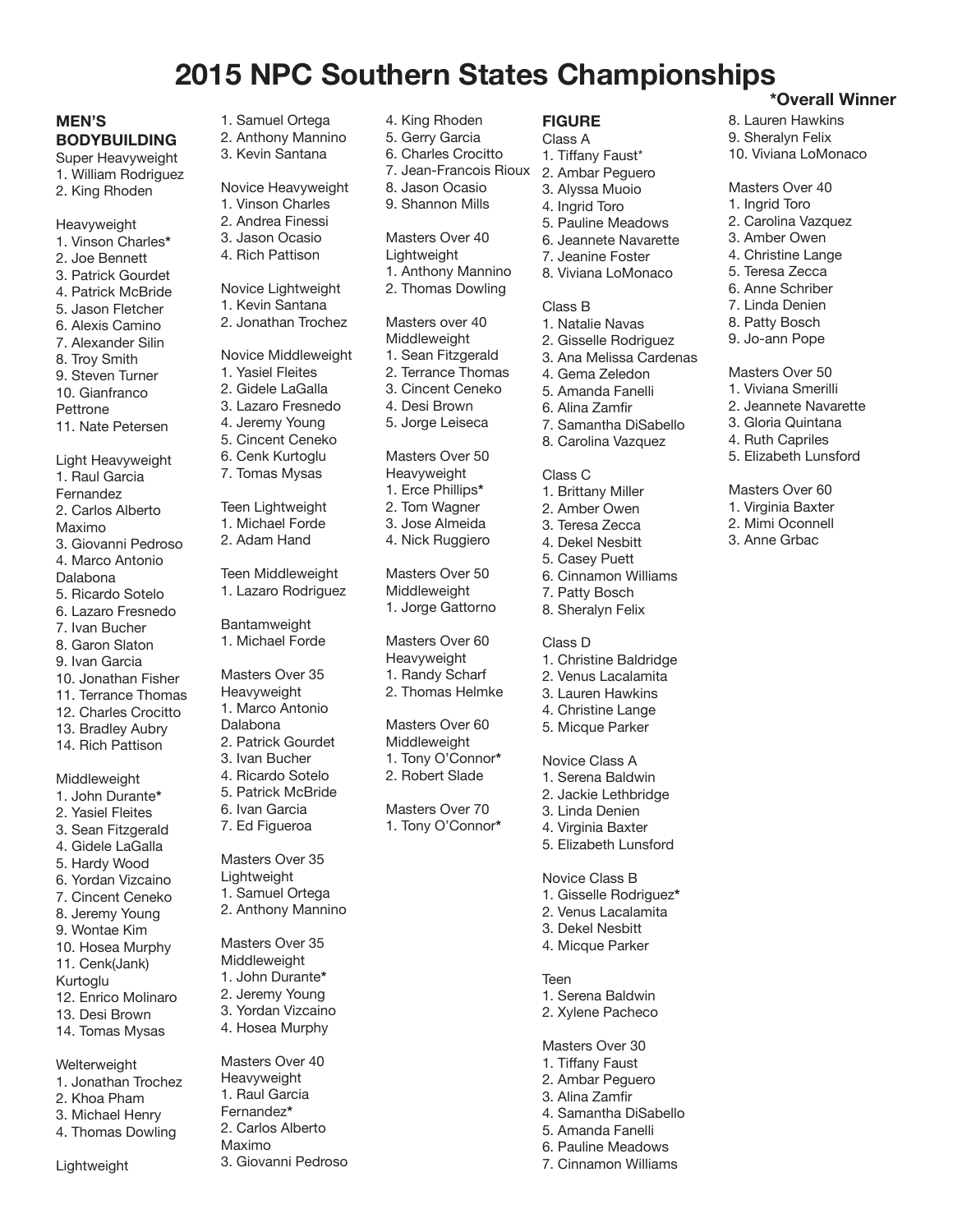# **2015 NPC Southern States Championships**

## **BIKINI**

## Class A

- 1. Ana Paula 2. Daniela Duran 3. Habileny Sanchez 4. Lauren Starace 5. Natalia Pereyra 6. Silvia Fassardi 7. Alexandra Feliciano 8. Kerlande Schneider 9. Melissa Gonzalez 10. Tiffany Faust
- 11. Victoria Georges

12. Ana Martinez

# Acevedo

- 13. Yildiz Gengonul
- 14. Johaneth Camacho
- 15. Katiuska Rodriguez 16. Adriana Corrales
- 
- 16. Daniella Michaels 16. Diana Mautone
- 
- 16. Elisa Reyes
- 16. Jackie Lethbridge 16. Jeannete Navarette
- 16. Vanessa Mejia

#### Class B

- 1. Miko Brickey
- 2. Shae Van Embden
- 3. Nikki Guidish
- 4. Honeyleth Padua
- 5. Yamiley Gedeon 6. Sandra Reardon
- 7. Blanca Siles
- 
- 8. Madeline Burger 9. Natalia Dume
- 10. Paula Freeman
- 11. Aria Adamy
- 12. Baula Viktorri
- 13. Kelsey Bourdon
- 14. Tiffany Moore-
- Silverman
- 15. Elisa Armetta
- 16. Leilona Catanzaro
- 16. Marianny Rondon
- 16. Marisa Bennardo
- 16. Nina Baptista 16. Priscilla Velasquez
- 16. Yanet Jimenez

#### Class C

- 1. Anita Herbert**\*** 2. Marcia Gonçalves 3. Jacqueline Cortabarria 4. Grace Martinez
- 5. Jodi Riley
- 6. Vanessa Quiroz 7. Bethany Bartlett
- 8. Carla Erskine
- 9. Ines Arcay
- 10. Jennifer Sazanow
- 11. Samantha Stevens

12. Orlany Perez 13. Nii Carineli 14. Lorena Gonzales 15. Diana Puentes 16. Candice Mumma 16. Casey Puett

- 16. Dami Cepero 16. Julimer Besereni
- 16. Nay Charles
- 16. Sara Singleton
- 16. Shawna Xhori

#### Class D

1. Alzira Rodriguez 2. Nena Wetzel 3. Chelsea Balsamico 4. Maria Quesada 5. Giovanna McBryde 6. Aliey Martin 7. Erika Gerstner 8. Jainna Seaborne 9. Ashley Brock 10. Nicole Herrera 11. Nicole Stewart 12. Hoda Jarrah 13. Ally Santos 14. Sarah Horton 15. Michelle Clark 16. Alyssa Caruso 16. Gina Itor 16. Rachel Napolitano 16. Rita Bradford 16. Tamika Bickham 16. Tammy Napoles Novice Class A 1. Blanca Siles 2. Lauren Starace 3. Shae Van Embden 4. Kelsey Bourdon 5. Elisa Reyes 6. Priscilla Velasquez 7. Diana Mautone 8. Daniella Michaels 9. Adriana Corrales 10. Kristina Licari 11. Cassandra Fernandez 12. Leilona Catanzaro 13. Katiuska Rodriguez Novice Class B 1. Carla Erskine 2. Ines Arcay 3. Diana Puentes

- 4. Dami Cepero
- 5. Sara Singleton
- 6. Alexandra Pelanne
- 7. Shawna Xhori

# Novice Class C

- 1. Nena Wetzel**\*** 2. Romina Dorotea
- 

3. Jainna Seaborne

6. Michelle Childers 7. Jainna Seaborne 8. Cecilia Paz

**\*Overall Winner**

Masters Over 50 1. Jeannete Navarette 2. Sydney Sweeney 3. Ruth Capriles

- 4. Nicole Herrera
- 5. Ashley Brock
- 6. Ally Santos
- 7. Gina Itor
- 8. Alyssa Caruso
- 9. Tammy Napoles
- 10. Rachel Napolitano
- 11. Michelle Clark 12. Rita Bradford
- 13. Camilla Spang

## Teen

- 1. Blanca Siles
- 2. Romina Dorotea
- 3. Victoria Georges
- 4. Tiffany Moore-
- Silverman
- 5. Kristina Licari
- 6. Xylene Pacheco

Masters Over 30 Class A

- 1. Yamiley Gedeon**\***
- 2. Sandra Reardon
- 3. Honeyleth Padua
- 4. Natalia Pereyra
- 5. Paula Freeman
- 6. Kerlande Schneider
- 7. Tiffany Faust
- 8. Aria Adamy
- 9. Yildiz Gengonul
- 10. Yanet Jimenez
- 11. Elisa Reyes
- 12. Leilona Catanzaro 13. Daniella Michaels
- 14. Cassandra
- Fernandez
- 
- 15. Elisa Armetta
- 16. Marianny Rondon

Masters Over 30 Class B

- 1. Bethany Bartlett
- 2. Grace Martinez
- 3. Ines Arcay
- 4. Nena Wetzel 5. Candice Mumma 6. Hoda Jarrah

7. Casey Puett 8. Giovanna McBryde 9. Diana Puentes 10. Nii Carineli 11. Jainna Seaborne 12. Lorena Gonzales 13. Rita Bradford 14. Gina Itor

15. Michelle Childers

Masters Over 40 1. Honeyleth Padua 2. Ana Martinez Acevedo 3. Silvia Fassardi 4. Nina Baptista 5. Ashley Brock